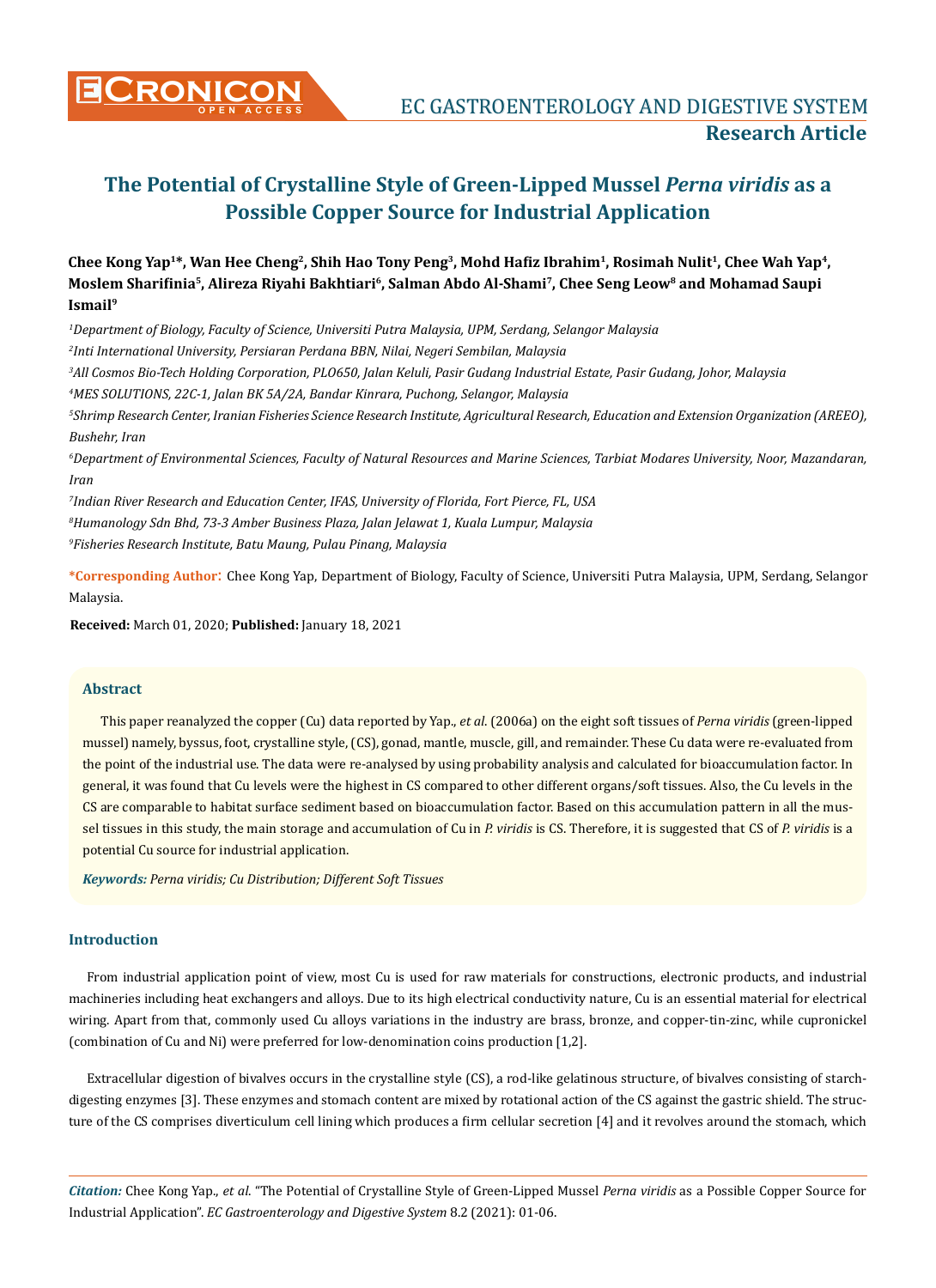is a thin-walled sac lined with gastric shield. The rod-like structure CS can be relatively easily well separated from the soft tissues of the other internal soft parts or organs of bivalves, lying within a diverticulum off the stomach. CS of the green-lipped mussel *Perna viridis* has well been reported in various studies in the literature [5-8] but the topic in this paper has not been discussed.

Digestion in bivalves occurs through a CS mediated extracellular digestion of food particles, termed biphasic digestive process, and followed by intracellular digestion which happens in the digestive gland [9]. Olsen., *et al*. [10] found multiple functions of the lysozymes in the CS of *Mytilus edulis*.

To date, numerous studies on the distributions of heavy metals in different parts of *P. viridis* were reported [5-7]. This is due to the accuracy of using a particular organ/tissue of mussel for biomonitoring of heavy metal pollution in the coastal ecosystem [5,6]. Previously, Yap., *et al*. [11] reported the potentials of digestive caecum in mudflat snail *Telescopium telescopium* as a possible cadmium source for industrial application. However, there is no discussion on the industrial application for crystalline style of bivalves.

#### **Objective of the Study**

The objective of this paper was to reanalyse the data cited from Yap., *et al*. [5] for probability analysis and bioaccumulation factor.

#### **Materials and Methods**

The data of Cu levels in the different soft tissues, namely (byssus, foot, crystalline style, (CS), gonad, mantle, muscle, gill and remainder) of *P. viridis* were cited from Yap., *et al*. [5,7]. However, the sediment data reported in this study is unpublished.

The collected surface sediments were oven-dried and sieved through a 63 µm mesh size. Surface sediment samples were fractioned by sequential extraction technique (the geochemical fractions of easily, freely, exchangeable or leachable (EFLE, F1), acid-reducible (AR, F2), oxidizable-organic (OO, F3) and resistant (Res, F4)) by Badri and Aston [12].

The cited Cu data of the mussels and the Cu levels in the geochemical fractions of the habitat surface sediments, were re-analysed for Probability Analysis (PA) by using Kaleidah Graph (Version 3.08, Synergy Software) and and Bioaccumulation Factor (BAF) (tissue/sediment).

## **Results and Discussion**

The distributions of Cu levels in the soft tissues of mussels from the 21 sampling sites in Peninsular Malaysia are presented in table 1. In general, CS shows the highest Cu levels among all the eight soft tissues studied. CS from 14 out of 21 populations recorded the highest Cu concentrations. The overall statistics of Cu levels among the eight parts of mussels (Table 2) show that CS recorded the highest mean Cu levels, followed by byssus, remainder, gill, mantle, gonad, foot and muscle.

| <b>Sites</b>          | <b>Sampling</b><br>date | <b>Bys</b> | $\mathbf{C}\mathbf{S}$ | Gill | <b>Mantle</b> | Foot | Gonad | <b>Muscle</b> | <b>REM</b> | F1   | F <sub>2</sub> | F <sub>3</sub> | <b>F4</b> | <b>SUM</b> | <b>NR</b> |
|-----------------------|-------------------------|------------|------------------------|------|---------------|------|-------|---------------|------------|------|----------------|----------------|-----------|------------|-----------|
| K. Pon-<br>tian       | 10 May<br>2007          | 11.6       | 90.7                   | 3.64 | 2.37          | 0.24 | 3.16  | 0.09          | 4.35       | 0.08 | 0.38           | 1.50           | 5.50      | 7.46       | 1.96      |
| Kg.<br>Pasir<br>Puteh | 10 May<br>2007          | 51.4       | 38.5                   | 11.3 | 12.3          | 13.1 | 9.75  | 7.83          | 17.2       | 0.29 | 0.53           | 13.7           | 28.2      | 42.7       | 14.5      |
| Seni-<br>bong         | 10 May<br>2007          | 50.9       | 24.6                   | 13.9 | 20.3          | 31.9 | 11.4  | 11.5          | 20.7       | 0.99 | 0.55           | 69.5           | 51.8      | 123        | 71.1      |
| Pantai<br>Lido        | 10 May<br>2007          | 13.9       | 28.2                   | 4.33 | 11.0          | 0.10 | 6.75  | 0.04          | 6.63       | 1.30 | 0.63           | 69.6           | 52.4      | 124        | 71.6      |
| Tg. Ku-<br>pang       | 10 May<br>2007          | 10.4       | 46.9                   | 2.36 | 6.08          | 3.37 | 6.50  | 3.25          | 8.47       | 0.15 | 0.40           | 3.88           | 13.8      | 18.2       | 4.43      |
| Kukup                 | 9 May<br>2007           | 12.9       | 31.8                   | 6.23 | 5.85          | 3.29 | 5.86  | 2.89          | 9.32       | 0.17 | 0.51           | 1.01           | 12.2      | 13.9       | 1.69      |
| G. Patah              | $11$ Aug<br>2004        | 37.1       | 58.2                   | 10.7 | 7.96          | 8.19 | 8.55  | 6.15          | 10.8       | 0.39 | 0.46           | 3.66           | 13.2      | 17.8       | 4.51      |
| Seni-<br>bong         | 11 Aug<br>2004          | 43.4       | 30.2                   | 14.7 | 10.4          | 9.32 | 8.47  | 8.97          | 12.9       | 1.78 | 0.44           | 132            | 53.3      | 187        | 134       |

*Citation:* Chee Kong Yap., *et al*. "The Potential of Crystalline Style of Green-Lipped Mussel *Perna viridis* as a Possible Copper Source for Industrial Application". *EC Gastroenterology and Digestive System* 8.2 (2021): 01-06.

02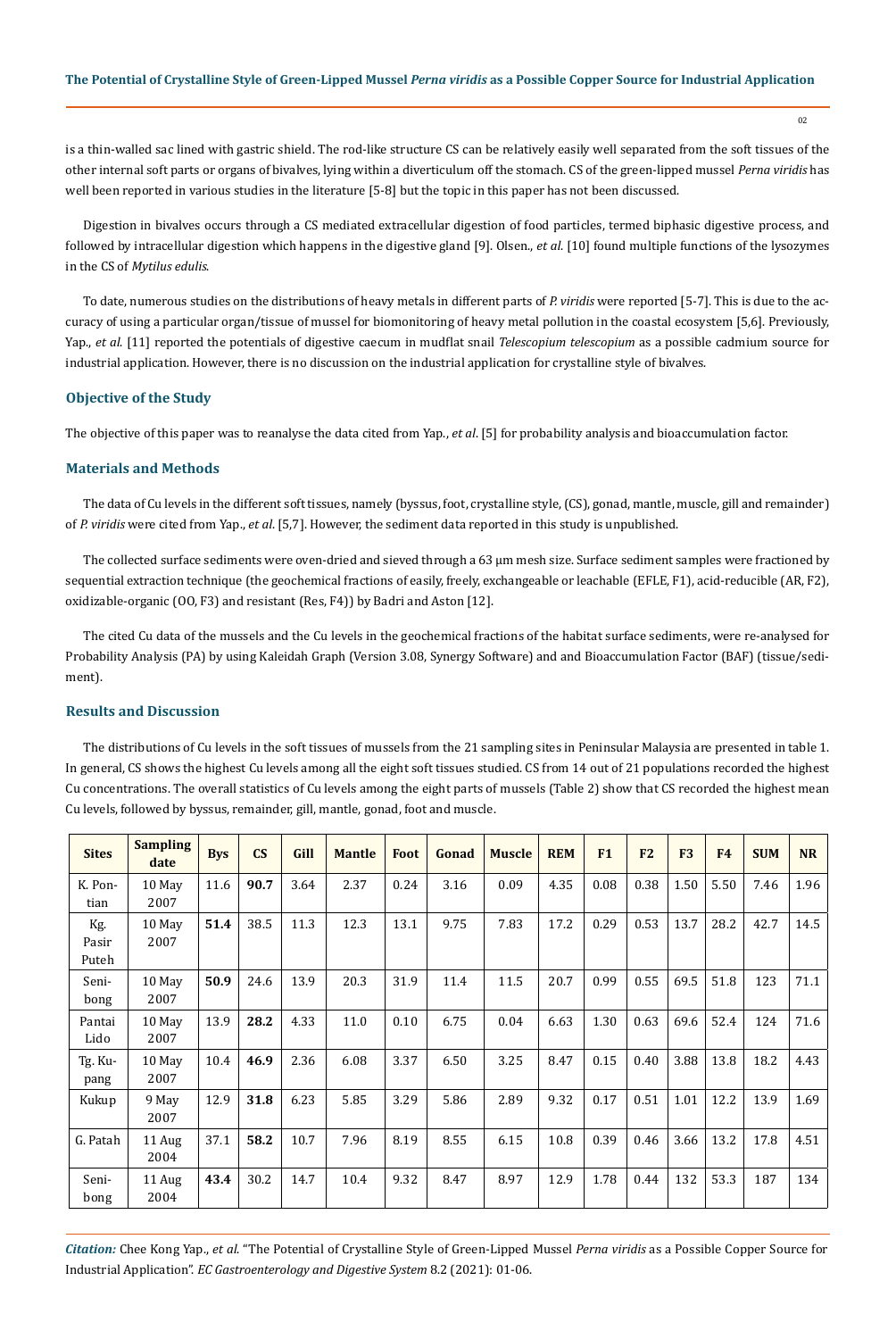#### **The Potential of Crystalline Style of Green-Lipped Mussel** *Perna viridis* **as a Possible Copper Source for Industrial Application**

| T. Jawa           | 11 Aug<br>2004   | 71.6 | 34.0 | 13.1 | 12.5 | 8.64 | 9.54 | 8.20 | 14.2 | 0.88 | 0.26 | 94.8 | 48.4 | 144  | 95.9 |
|-------------------|------------------|------|------|------|------|------|------|------|------|------|------|------|------|------|------|
| Kg.<br>Masai      | 11 Aug<br>2004   | 50.2 | 56.0 | 13.4 | 11.3 | 10.0 | 9.49 | 9.20 | 12.2 | 1.80 | 0.43 | 118  | 64.1 | 184  | 120  |
| P.Lido            | 11 Aug<br>2004   | 61.7 | 9.69 | 12.1 | 8.87 | 8.53 | 9.11 | 8.89 | 15.7 | 0.75 | 0.44 | 30.8 | 25.9 | 57.9 | 31.9 |
| Nenasi            | 8 Apr<br>2004    | 18.3 | 33.4 | 4.54 | 1.44 | 4.24 | 5.92 | 3.09 | 5.00 | 0.08 | 0.40 | 2.85 | 11.8 | 15.1 | 3.34 |
| K. Pon-<br>tian   | 4 Aug<br>2004    | 22.2 | 68.5 | 12.3 | 8.66 | 7.88 | 9.59 | 5.23 | 13.5 | 0.12 | 0.33 | 2.15 | 9.40 | 12.0 | 2.60 |
| Sebatu            | 17 Apr<br>2002   | 18.9 | 33.5 | 19.7 | 10.9 | 9.05 | 7.63 | 7.90 | 11.2 | 0.15 | 0.36 | 0.84 | 10.2 | 11.5 | 1.35 |
| Kg.Pasir<br>Puteh | $19$ Jan<br>2005 | 23.7 | 6.35 | 12.4 | 11.4 | 6.95 | 9.40 | 7.68 | 12.5 | 1.14 | 0.80 | 119  | 66.1 | 187  | 121  |
| Minyak<br>Beku    | 18 Jan<br>2005   | 23.7 | 40.0 | 7.92 | 6.38 | 6.46 | 7.68 | 6.19 | 10.2 | 0.19 | 0.05 | 22.8 | 22.8 | 45.8 | 23.1 |
| Pantai<br>Lido    | $19$ Jan<br>2005 | 61.7 | 9.69 | 12.1 | 8.87 | 8.53 | 9.11 | 8.89 | 15.7 | 0.39 | 0.25 | 29.4 | 17.6 | 47.7 | 30.1 |
| <b>B.</b> Tiang   | 19 Apr<br>2005   | 22.2 | 39.9 | 7.44 | 7.17 | 6.93 | 7.03 | 8.46 | 17.8 | 0.26 | 0.19 | 5.86 | 14.3 | 20.6 | 6.30 |
| Bayan<br>Lepas    | 2008             | 21.6 | 33.8 | 14.2 | 9.34 | 11.3 | 8.62 | 4.78 | 11.2 | 10.5 | 0.15 | 90.2 | 59.2 | 160  | 101  |
| K.Sg.<br>Ayam     | 13 May<br>2008   | 41.7 | 54.9 | 12.6 | 9.33 | 2.75 | 5.05 | 12.3 | 11.5 | 0.16 | 0.10 | 6.87 | 28.2 | 35.3 | 7.13 |
| Pantai<br>Lido    | 13 May<br>2008   | 9.21 | 53.1 | 10.4 | 7.76 | 4.97 | 9.60 | 7.05 | 10.5 | 0.61 | 0.35 | 11.1 | 10.7 | 22.7 | 12.1 |

*Table 1: Distributions of copper levels in the different parts of green-lipped mussel Perna viridis. Note: REM: Remaining Soft Tissues. Values in bold show the highest Cu levels among the eight parts of mussels.*

|                | <b>Minimum</b> | <b>Maximum</b> | <b>Mean</b> | <b>Std Deviation</b> | <b>Std Error</b> | <b>Skewness</b> | <b>Kurtosis</b> |
|----------------|----------------|----------------|-------------|----------------------|------------------|-----------------|-----------------|
| <b>BYS</b>     | 9.21           | 71.64          | 32.30       | 19.40                | 4.23             | 0.55            | $-1.03$         |
| <b>CS</b>      | 6.35           | 90.73          | 39.15       | 20.09                | 4.38             | 0.56            | 0.50            |
| Gill           | 2.36           | 19.65          | 10.45       | 4.36                 | 0.95             | $-0.23$         | $-0.46$         |
| Mantle         | 1.44           | 20.30          | 9.05        | 3.90                 | 0.85             | 0.61            | 1.98            |
| Foot           | 0.10           | 31.97          | 7.89        | 6.48                 | 1.41             | 2.41            | 7.29            |
| Gonad          | 3.16           | 11.36          | 8.01        | 1.94                 | 0.42             | $-0.71$         | 0.12            |
| Muscle         | 0.04           | 12.30          | 6.60        | 3.30                 | 0.72             | $-0.46$         | $-0.39$         |
| Remainder      | 4.35           | 20.68          | 11.99       | 4.10                 | 0.90             | 0.08            | $-0.24$         |
| F1             | 0.08           | 10.52          | 1.06        | 2.24                 | 0.49             | 3.86            | 13.89           |
| F <sub>2</sub> | 0.05           | 0.80           | 0.38        | 0.18                 | 0.04             | 0.13            | 0.05            |
| F <sub>3</sub> | 0.84           | 132.00         | 39.50       | 45.98                | 10.03            | 0.87            | $-0.82$         |
| F4             | 5.50           | 66.14          | 29.47       | 20.77                | 4.53             | 0.57            | $-1.27$         |
| <b>SUM</b>     | 7.46           | 187.00         | 70.35       | 66.99                | 14.62            | 0.76            | $-1.09$         |

*Table 2: Overall statistics of Copper levels in the different parts of green-lipped mussel Perna viridis. N= 21. Note: SUM: Summation of F1, F2, F3 and F4 of the geochemical fractions in the surface sediments.*

*Citation:* Chee Kong Yap., *et al*. "The Potential of Crystalline Style of Green-Lipped Mussel *Perna viridis* as a Possible Copper Source for Industrial Application". *EC Gastroenterology and Digestive System* 8.2 (2021): 01-06.

03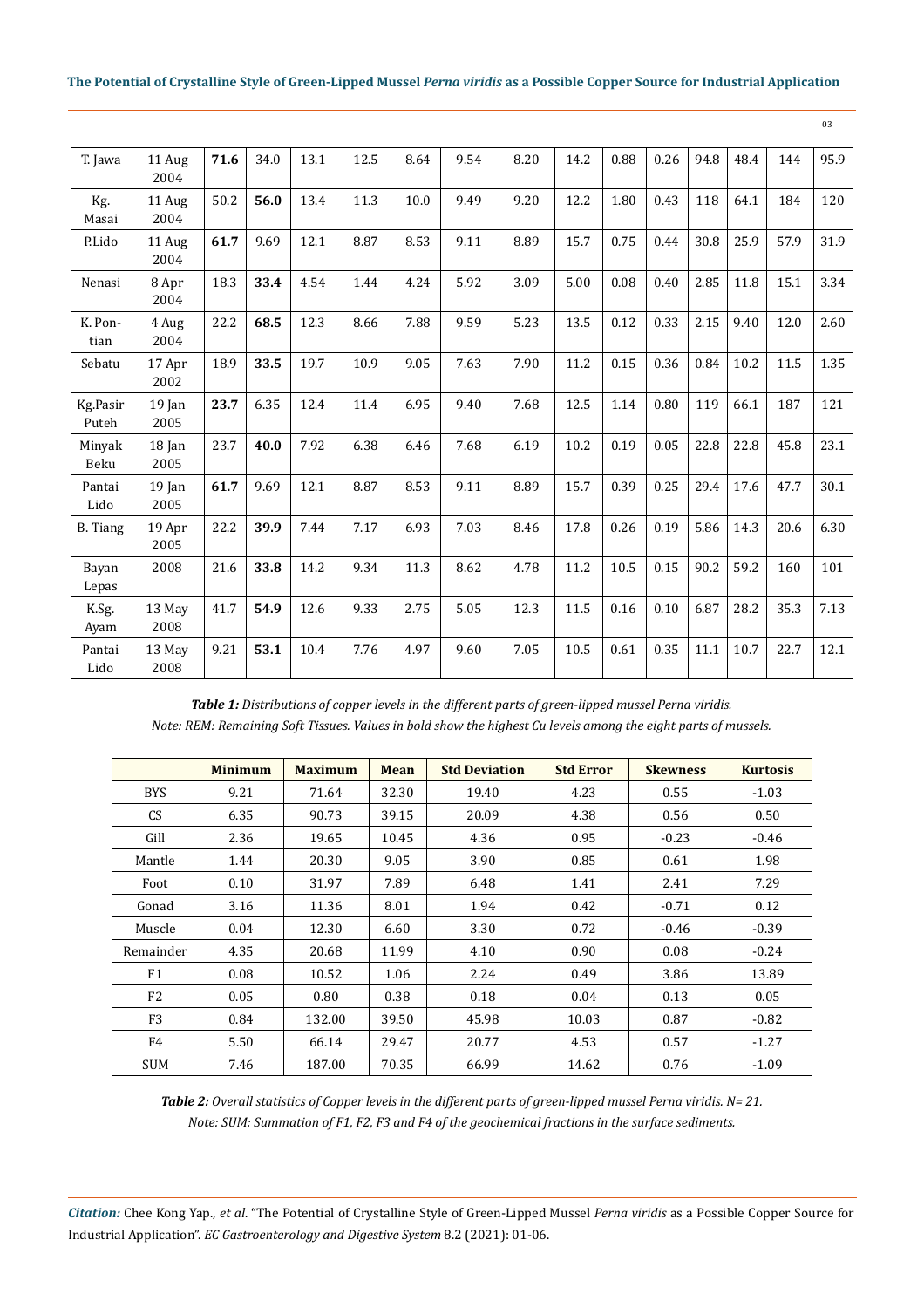Table 3 and 4 shows the BAF values of Cu in the different soft tissues of *P. viridis* from 21 sampling sites. When the sediment is represented by the non-resistant fraction, it is found that byssus (13/21) and CS (12/21) most of the of sampling sites with BAF values higher than 1. The current data showed that byssus and CS has higher Cu levels as compared to those in the habitat surface sediment.

04

| <b>Sites</b>          | <b>Bys</b> | $\mathbf{C}\mathbf{S}$ | Gill  | <b>Mantle</b> | Foot | Gonad | <b>Muscle</b> | Remainder |
|-----------------------|------------|------------------------|-------|---------------|------|-------|---------------|-----------|
| K. Pontian            | 5.93       | 46.29                  | 1.86  | 1.21          | 0.12 | 1.61  | 0.05          | 2.22      |
| Kg. Pasir Puteh       | 3.54       | 2.65                   | 0.78  | 0.85          | 0.90 | 0.67  | 0.54          | 1.18      |
| Senibong              | 0.72       | 0.35                   | 0.20  | 0.29          | 0.45 | 0.16  | 0.16          | 0.29      |
| Pantai Lido           | 0.19       | 0.39                   | 0.06  | 0.15          | 0.00 | 0.09  | 0.00          | 0.09      |
| Tg. Kupang            | 2.36       | 10.62                  | 0.53  | 1.37          | 0.76 | 1.47  | 0.74          | 1.91      |
| Kukup                 | 7.67       | 18.81                  | 3.68  | 3.46          | 1.94 | 3.46  | 1.71          | 5.50      |
| G. Patah              | 8.22       | 12.90                  | 2.37  | 1.77          | 1.82 | 1.90  | 1.36          | 2.40      |
| Senibong              | 0.32       | 0.22                   | 0.11  | 0.08          | 0.07 | 0.06  | 0.07          | 0.10      |
| T. Jawa               | 0.75       | 0.35                   | 0.14  | 0.13          | 0.09 | 0.10  | 0.09          | 0.15      |
| Kg. Masai             | 0.42       | 0.47                   | 0.11  | 0.09          | 0.08 | 0.08  | 0.08          | 0.10      |
| P.Lido                | 1.93       | 0.30                   | 0.38  | 0.28          | 0.27 | 0.28  | 0.28          | 0.49      |
| Nenasi                | 5.47       | 10.00                  | 1.36  | 0.43          | 1.27 | 1.77  | 0.92          | 1.50      |
| K. Pontian            | 8.53       | 26.31                  | 4.72  | 3.33          | 3.03 | 3.69  | 2.01          | 5.17      |
| Sebatu                | 14.02      | 24.83                  | 14.56 | 8.04          | 6.71 | 5.65  | 5.85          | 8.31      |
| Kg.Pasir Puteh        | 0.20       | 0.05                   | 0.10  | 0.09          | 0.06 | 0.08  | 0.06          | 0.10      |
| Minyak Beku           | 1.03       | 1.74                   | 0.34  | 0.28          | 0.28 | 0.33  | 0.27          | 0.44      |
| Pantai Lido           | 2.05       | 0.32                   | 0.40  | 0.30          | 0.28 | 0.30  | 0.30          | 0.52      |
| <b>B.</b> Tiang       | 3.53       | 6.33                   | 1.18  | 1.14          | 1.10 | 1.12  | 1.34          | 2.83      |
| Bayan Lepas           | 0.21       | 0.33                   | 0.14  | 0.09          | 0.11 | 0.09  | 0.05          | 0.11      |
| K.Sg. Ayam            | 5.85       | 7.71                   | 1.77  | 1.31          | 0.39 | 0.71  | 1.73          | 1.62      |
| Pantai Lido           | 0.76       | 4.40                   | 0.86  | 0.64          | 0.41 | 0.79  | 0.58          | 0.87      |
| No. of site $> 1.0$ . | 13         | 12                     | 8     | 8             | 6    | 8     | 6             | $10\,$    |

*Table 3: Bioaccumulation factor (BAF; tissues/non-resistant fractions in sediment) of Cu in the different soft tissues of Perna virdis from 21 sampling sites in Peninsular Malaysia.*

*Note: Non-resistant fractions are summation of F1, F2 and F3 of the geochemical fractions in the surface sediments.*

| <b>Sites</b>          | <b>Bys</b> | $\mathbf{C}\mathbf{S}$ | Gill           | <b>Mantle</b>    | Foot             | Gonad            | <b>Muscle</b>    | Remainder        |
|-----------------------|------------|------------------------|----------------|------------------|------------------|------------------|------------------|------------------|
| K. Pontian            | 1.56       | 12.16                  | 0.49           | 0.32             | 0.03             | 0.42             | 0.01             | 0.58             |
| Kg. Pasir Puteh       | 1.20       | 0.90                   | 0.26           | 0.29             | 0.31             | 0.23             | 0.18             | 0.40             |
| Senibong              | 0.41       | 0.20                   | 0.11           | 0.17             | 0.26             | 0.09             | 0.09             | 0.17             |
| Pantai Lido           | 0.11       | 0.23                   | 0.03           | 0.09             | 0.00             | 0.05             | 0.00             | 0.05             |
| Tg. Kupang            | 0.57       | 2.58                   | 0.13           | 0.33             | 0.19             | 0.36             | 0.18             | 0.46             |
| Kukup                 | 0.94       | 2.30                   | 0.45           | 0.42             | 0.24             | 0.42             | 0.21             | 0.67             |
| G. Patah              | 2.08       | 3.27                   | 0.60           | 0.45             | 0.46             | 0.48             | 0.35             | 0.61             |
| Senibong              | 0.23       | 0.16                   | 0.08           | 0.06             | 0.05             | 0.05             | 0.05             | 0.07             |
| T. Jawa               | 0.50       | 0.24                   | 0.09           | 0.09             | 0.06             | 0.07             | 0.06             | 0.10             |
| Kg. Masai             | 0.27       | 0.30                   | 0.07           | 0.06             | 0.05             | 0.05             | 0.05             | 0.07             |
| P.Lido                | 1.06       | 0.17                   | 0.21           | 0.15             | 0.15             | 0.16             | 0.15             | 0.27             |
| Nenasi                | 1.21       | 2.21                   | 0.30           | 0.10             | 0.28             | 0.39             | 0.20             | 0.33             |
| K. Pontian            | 1.85       | 5.71                   | 1.02           | 0.72             | 0.66             | 0.80             | 0.44             | 1.12             |
| Sebatu                | 1.64       | 2.91                   | 1.71           | 0.94             | 0.79             | 0.66             | 0.69             | 0.97             |
| Kg.Pasir Puteh        | 0.13       | 0.03                   | 0.07           | 0.06             | 0.04             | 0.05             | 0.04             | 0.07             |
| Minyak Beku           | 0.52       | 0.87                   | 0.17           | 0.14             | 0.14             | 0.17             | 0.14             | 0.22             |
| Pantai Lido           | 1.29       | 0.20                   | 0.25           | 0.19             | 0.18             | 0.19             | 0.19             | 0.33             |
| <b>B.</b> Tiang       | 1.08       | 1.94                   | 0.36           | 0.35             | 0.34             | 0.34             | 0.41             | 0.87             |
| Bayan Lepas           | 0.14       | 0.21                   | 0.09           | 0.06             | 0.07             | 0.05             | 0.03             | 0.07             |
| K.Sg. Ayam            | 1.18       | 1.56                   | 0.36           | 0.26             | 0.08             | 0.14             | 0.35             | 0.33             |
| Pantai Lido           | 0.41       | 2.34                   | 0.46           | 0.34             | 0.22             | 0.42             | 0.31             | 0.46             |
| No. of site $> 1.0$ . | 10         | 10                     | $\overline{2}$ | $\boldsymbol{0}$ | $\boldsymbol{0}$ | $\boldsymbol{0}$ | $\boldsymbol{0}$ | $\boldsymbol{0}$ |

*Table 4: Bioaccumulation factor (BAF; tissues/total SUM in sediment) of Cu in the different soft tissues of Perna virdis from 21 sampling sites in Peninsular Malaysia.*

*Note: SUM= Summation of F1, F2, F3 and F4 of the geochemical fractions in the surface sediments.*

*Citation:* Chee Kong Yap., *et al*. "The Potential of Crystalline Style of Green-Lipped Mussel *Perna viridis* as a Possible Copper Source for Industrial Application". *EC Gastroenterology and Digestive System* 8.2 (2021): 01-06.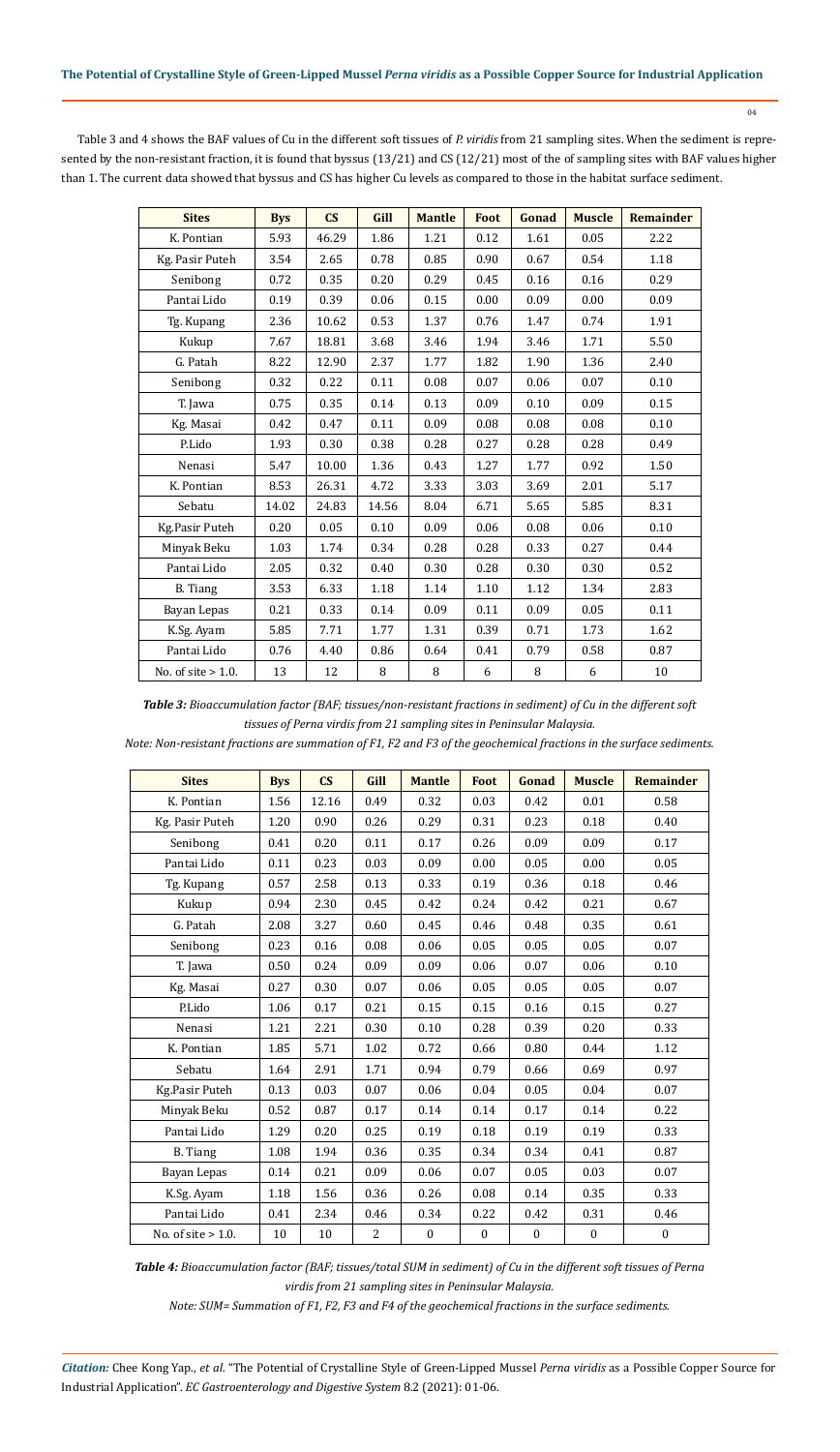05

Based on PA, figure 1 shows the probability graph for the Cu levels in CS of *P. viridis* in comparison to other different soft tissues and non-resistant of the surface sediments. This obviously show that Cu levels in CS are higher than those in the foot, mantle, muscle, gill, gonad and remainder. This is evidently shown that the Cu levels in the CS are comparable to non-resistant fractions (Table 3) and total summations of all geochemical fractions (Table 4) in the sediments based on BAF values. This strongly indicated that CS is the main target organ for Cu storage and accumulation based on accumulation pattern of Cu in the eight soft tissues (Table 1), overall highest Cu levels (Table 2), PA (Figure 1), and most BAF values with > 1.0 (Table 3 and 4).



*Figure 1: Probability graph for the copper levels in crystalline styles (CS) of Perna viridis in comparison to other different soft tissues and habitat surface sediment (NR). Note: BYS: Byssus; NR= Summation of F1, F2 and F3 of the geochemical fractions in the surface sediments.*

The higher levels of Cu in the CS of *P. viridis* are in accordance with those reported by Yap., *et al*. [5,6] in which the high level of Cu in the CS could be explained through the biochemical nature of mussels. The main oxygen carrier pigment in mollusks is the Cu-containing hemocyanin, instead of the Fe-containing haemoglobin found in vertebrates [13]. The high Cu level in CS could be due to Cu in hemocyanin, which serves as the main enzyme cofactor for metabolism [13]. Cheung and Wong [14] also reported the detoxification and translocation of toxic metals by oyster, *Crassostrea gigas* involves accumulation of high levels of Cu by leukocytes in the tissues of the oyster.

The present high Cu levels found in the CS of *P. viridis*, which formed part of the digestive glands indicated that CS is a storage site for this essential Cu, plausibly in the form of metallothionein or granules [15]. The separated CS can be utilized as a potential material for industrial uses, needing further research studies.

#### **Conclusion**

This paper reanalyzed the Cu data that was previously reported by Yap., *et al*. [5,6] on the different soft tissues of *Perna viridis*. These Cu data were re-evaluated from the point of the industrial use. The data were re-analyzed by using probability analysis and calculated for bioaccumulation factor. In general, it was found that Cu levels were the highest in CS compared to other different organs/soft tissues. Also, the Cu levels in the CS are comparable to habitat surface sediment based on bioaccumulation factor. This strongly indicated that CS

*Citation:* Chee Kong Yap., *et al*. "The Potential of Crystalline Style of Green-Lipped Mussel *Perna viridis* as a Possible Copper Source for Industrial Application". *EC Gastroenterology and Digestive System* 8.2 (2021): 01-06.